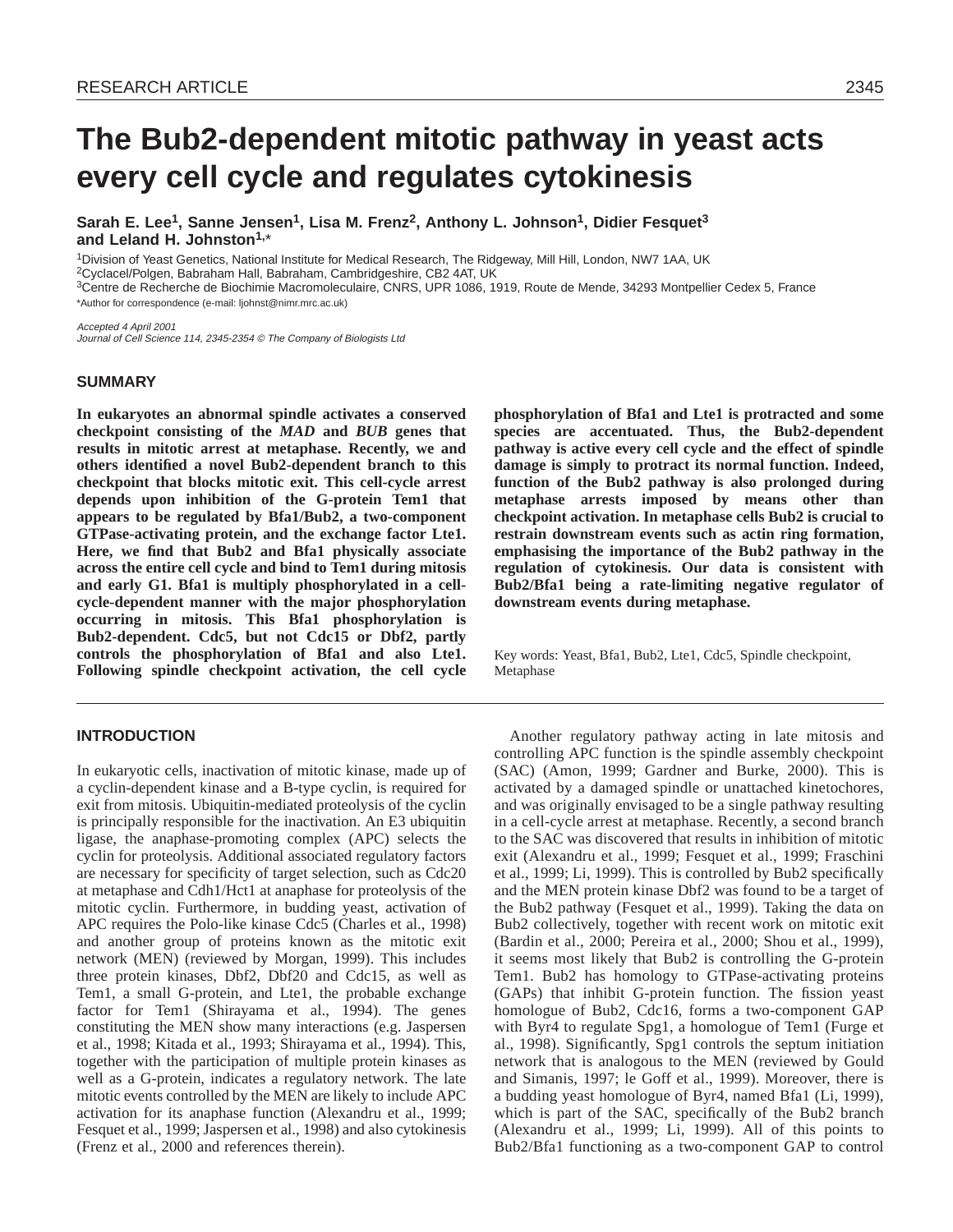Tem1. Lte1, the exchange factor, is also likely to be controlling Tem1. Lte1 is phosphorylated in a cell-cycledependent manner and localises to the bud cortex where it is involved in spatial control of MEN activation (Bardin et al., 2000; Pereira et al., 2000).

The mechanism by which mitotic exit is restrained during metaphase arrest is unclear. Tem1 is almost certainly the key to this (Alexandru et al., 1999). Complete inhibition of Tem1 should prevent activation of the MEN and hence mitotic exit. To fully inactivate Tem1 might require stimulation of the Bub2/Bfa1 GAP activity as well as inhibition of Lte1. Accordingly, we have investigated the regulation of these proteins. Both Lte1 and Bfa1, but not Bub2, are phosphorylated in the cell cycle and following SAC activation. Spindle damage, or metaphase arrest caused by other means, simply protracts the normal mitotic phosphorylation of Bfa1. Cdc5 partly controls the cell-cycle phosphorylation of Bfa1, including the phosphorylation seen in metaphase arrest. During metaphase arrest in *bub2*<sup>∆</sup> cells, downstream events associated with cytokinesis take place. Our data strongly suggests that the Bub2 pathway acts every cell cycle, and that Bub2 does indeed restrain MEN function in metaphase.

## **MATERIALS AND METHODS**

#### **Strains and media**

Relevant yeast strain genotypes are indicated in Table 1. All yeast strains were in a CG378 or congenic CG379 background. Growth of yeast strains and transformations have been described previously (Fesquet et al., 1999). Cell-cycle arrests were performed using 3.5 μg/ml α-factor, 0.1 M hydroxyurea or 15 μg/ml nocodazole unless otherwise stated.

The genomic *BUB2* gene was tagged at the C-terminus with a 13MYC epitope by a PCR-based gene integration (Longtine et al., 1998). *BFA1* was tagged at the N-terminus with a 3HA epitope using a PCR-based gene integration technique (Schneider et al., 1995). Tagging was confirmed by PCR. Benomyl sensitivity assays showed that the tagged Bfa1 and Bub2 proteins were fully functional.

#### **Plasmids and DNA manipulations**

The *TEM1* open reading frame was subcloned as a *Bam*HI-*Sma*I PCR fragment into pEMBLYex4 (pGAL, 2 µm, *URA3*) to generate plasmid pSL3, containing 6His-*TEM1* under the control of the inducible GAL promoter.

The Lte1HA3-pTRP1 plasmid was used to tag the endogenous Lte1 protein with 3HA epitopes at the C-terminus. The integrating pTRP1 plasmid carries the sequence for 3 HA epitopes, which can be fused to a protein of interest at the *Not*I site (Mondesert et al., 1997). A *Sal*I/*Not*I fragment spanning the last 500 bases of the *LTE1* gene was cloned into pTRP1. The plasmid was linearised with AflII and integrants selected.

#### **Over-expression of Tem1**

Strain SLY106 containing a galactose-inducible *TEM1* construct (pSL3) was grown overnight in minimal medium containing 2% raffinose, then subcultured in yeast extract-peptone (YEP) 2% raffinose for 4-5 hours. 6His-Tem1 expression was induced by addition of galactose to 2% final concentration. Cells were either harvested 90 minutes after galactose induction, or were induced for 45 minutes prior to a 3 hour incubation period with α-factor, hydroxyurea (HU) or nocodazole, to give a cell-cycle arrest. Samples were taken for protein extraction and nickel precipitation (see below).



**Fig. 1.** Bfa1 and Bub2 physically associate. (A) Bfa1 negatively regulates Dbf2 kinase activation. Isogenic strains carrying integrated *DBF2-6MYC,* YDF20 *(apc2-8)* and SLY103 *(apc2-8 bfa1*∆*)* were grown to mid-log phase at 25°C and arrested with α-factor (αF) or with nocodazole at 37°C (Noco at 37°C) or at 37°C (37°C) for 3 hours. Extracts were immunoprecipitated with anti-Myc (9E10) and Dbf2 kinase assayed (lower panel). The upper part of the kinase assay gel was immunoblotted and probed with 9E10 antibody to control for loading. (B) Bfa1 and Bub2 associate across the cell cycle. Strain SLY106 (*BUB2-13MYC 3HA-BFA1)* was grown to midlog and synchronised with α-factor. Cells were sampled for protein extraction at the times shown. 300 µg extract was immunoprecipitated using anti-HA (12CA5) antibody, analysed using SDS-PAGE, immunoblotted and probed with 9E10. Lanes 1-3 show an untagged control (CG378) and two singly tagged strains. The Ig band serves as a loading control. The bottom panel shows budding in the synchronised culture.

#### **Preparation of yeast crude extracts and protein analysis**

Cell pellets  $(10^7 \text{ cells})$  were resuspended in 50  $\mu$ l lysis buffer containing 50 mM Tris-HCl pH 7.5, 150 mM NaCl, 15 mM MgCl<sub>2</sub>, 5 mM EDTA, 1% NP40, 10 mM NaF, 50 mM glycerophosphate, 1 mM DTT, 1mM NaF, 1 mM pNPP, 1 mM glucose-1-phosphate, 10 µg/ml each of the protease inhibitors leupeptin, pepstatin,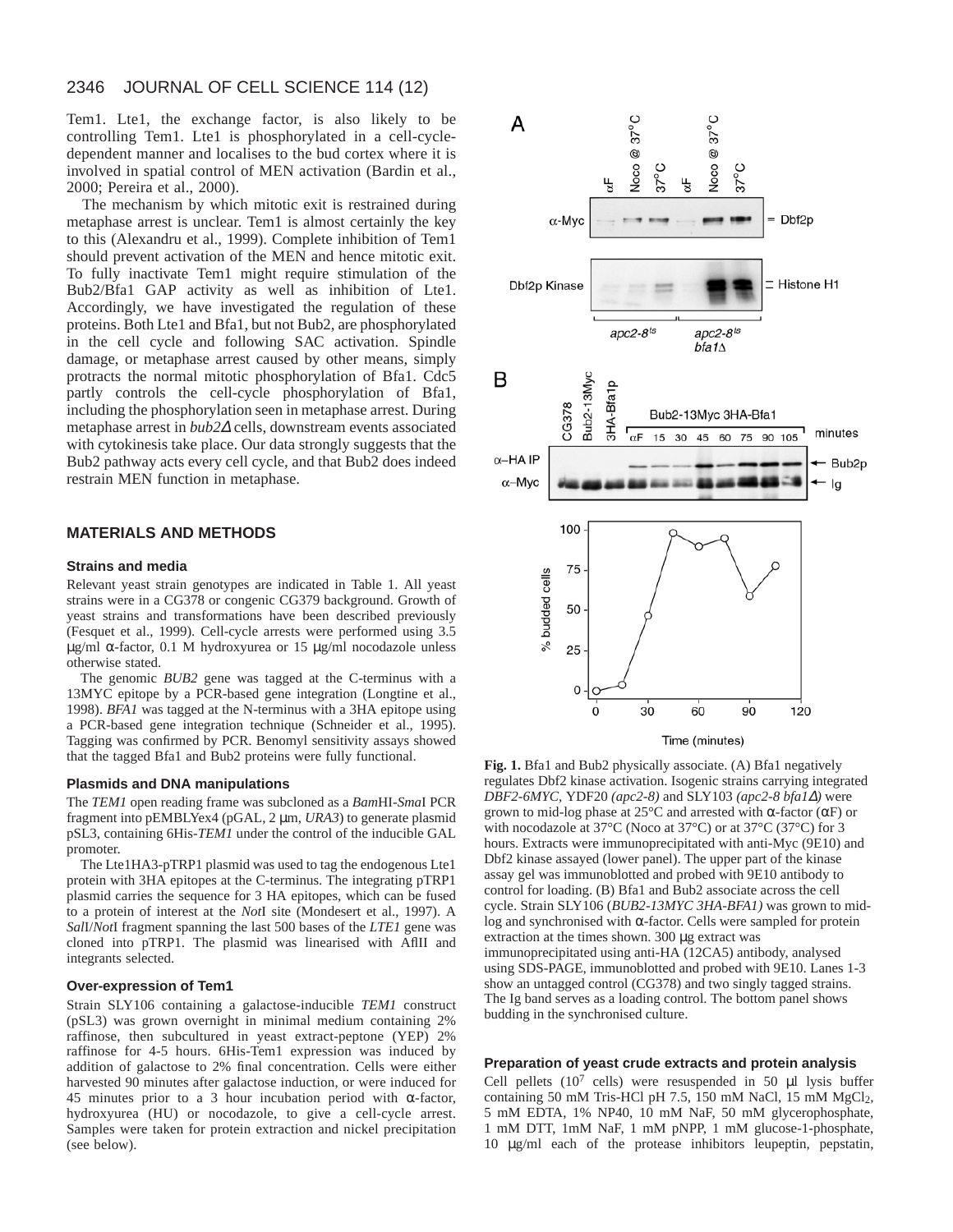

**Fig. 2.** Bfa1 and Bub2 physically associate with Tem1. *pGAL-6HIS-TEM1* was introduced into strain SLY106 (*BUB2-13MYC 3HA-BFA1)* and control strain CG378. Mid-log cells (ML) grown with or without galactose (lanes 1-4) were sampled. The culture of strain SLY106 with galactose was divided and  $\alpha$ -factor ( $\alpha$ F), HU or nocodazole (Noco) added and incubation continued for 3 hours before sampling. Crude extracts were prepared and incubated with nickel beads. Proteins binding to the beads were eluted and an immunoblot prepared. This was probed with the antibodies shown. Note that strain CG378 is congenic, not isogenic, with strain SLY106, which may account for the high level of Tem1 in lane 1.

chymotrypsin, aprotinin, antipain and 10 mM PMSF. Cells were disrupted using glass beads. For co-immunoprecipitation experiments, extracts were prepared as described above but with the lysis buffer modified to contain 0.2% NP40.

For immunoblot analysis, 50 µg of protein extract in Laemmli buffer was resolved using SDS-PAGE, transferred to Protran nitrocellulose membrane (Schleicher and Schuell, Dassel, Germany) and detected using chemiluminescence detection (ECL, Amersham, Little Chalfont, UK) with primary antibodies anti-MYC (9E10), anti-HA (12CA5), anti-Clb2 (gift from C. Mann, CEA Saclay) or anti-RGS-HIS (Qiagen).

For immunoprecipitation, 300 µg of protein extract in 100 µl lysis buffer was immunoprecipitated with 2 µg of anti-MYC or anti-HA antibody on a rotating wheel for 1 hour at 4°C. Protein A/G beads (15 µl) (50% slurry) were added and incubation continued for 30 minutes. The protein A/G beads-immune complex was collected and after washing; co-precipitating proteins were released by boiling in Laemmli buffer.

For the nickel precipitation, 500  $\mu$ g of protein extract in 100  $\mu$ l lysis buffer was incubated with 4 µg Ni-NTA beads (Qiagen) for 1 hour at 4°C. The beads were collected and, after washing, co-precipitating proteins were released by boiling in Laemmli buffer.

#### **RESULTS**

#### **Bfa1 and Bub2 physically associate across the cell cycle**

If Bfa1 and Bub2 form a two-component GAP to control Tem1, mutation of either the *BFA1* or *BUB2* genes should have similar



**Fig. 3.** Bfa1 is a phosphoprotein. (A) Mid-log cells of strain SLY105 *(3HA-BFA1)* were harvested or arrested by using  $\alpha$ -factor ( $\alpha$ F), HU or nocodazole (Noco) for 3 hours before harvesting. Following protein extraction, an immunoblot was prepared and probed with 12CA5. The Roman numerals on the right indicate the various Bfa1 species. (B) Mid-log cells of strain SLY105 were harvested immediately or following treatment with nocodazole for 3 hours. Protein extraction was performed as usual or in lysis buffer without phosphatase inhibitors (+/− PI). 70 µg extract was incubated with calf alkaline phosphatase (CAP) at 30°C for 30 minutes prior to SDS-PAGE and immunoblotting. (C) Phosphorylation of Bfa1 is dependent upon Bub2. Strain SLY111, isogenic to SLY105 but containing *bub2*∆, was treated as described in (A).

effects. Bub2 is needed for down-regulation of Dbf2 kinase activity following SAC activation (Fesquet et al., 1999) and Bfa1 was found to have an identical function (Fig. 1A). That is, strain SLY103 (Dbf2-6Myc *bfa1*<sup>∆</sup> *apc2-8*) displays high Dbf2 kinase activity in the presence of nocodazole. This is consistent with the two proteins having the same function and interacting at some level.

A direct interaction between Bub2 and Bfa1 was established by co-immunoprecipitation of the two proteins (data not shown), confirming recent observations (Pereira et al., 2000). Moreover, we found that Bfa1 and Bub2 associated across the entire cell cycle (Fig. 1B) as well as in the presence of nocodazole (not shown). Tem1 control by Bfa1/Bub2 therefore does not occur by means of transient protein association of the GAP.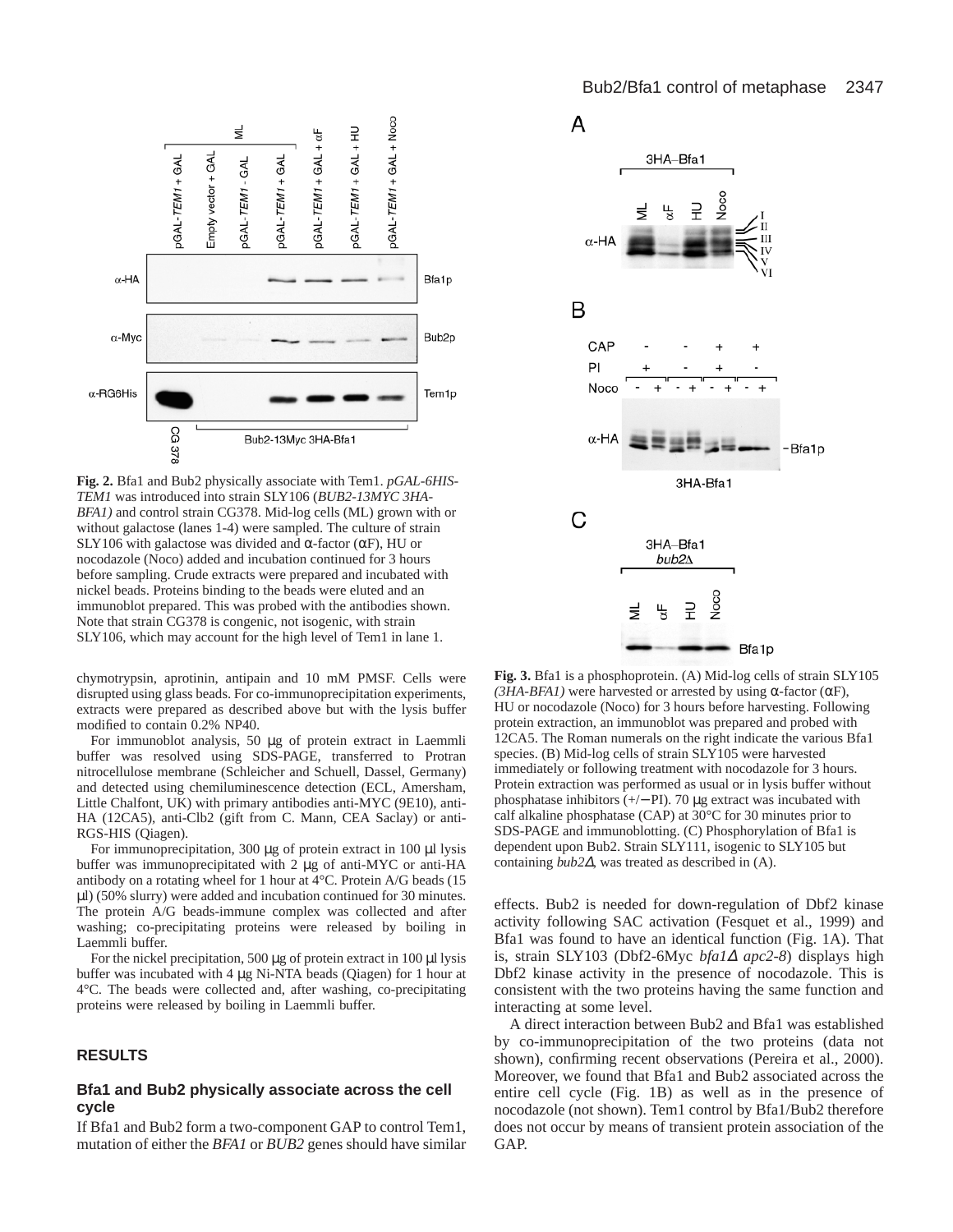

**Fig. 4.** Bfa1 undergoes cell-cycle-dependent phosphorylation that is enhanced following nocodazole treatment. Strain SLY105 (*3HA-BFA1)* was synchronised with α-factor and released into fresh medium in the absence (A) or presence (B) of nocodazole. Samples for protein extraction were taken at the indicated times after release. Extracts were immunoblotted and probed with anti-HA or anti-Clb2 as indicated. The right panel shows budding curves for the two cultures.

## **Bfa1 and Bub2 associate with Tem1 during M phase and early G1**

The association of Bfa1 and Bub2 with Tem1 was initially examined by expressing GAL-6His-Tem1 in strain SLY106 (Bub2-13Myc 3HA-Bfa1). 6His-Tem1 was precipitated using nickel beads and immunoblotting revealed an interaction with Bfa1 and Bub2 (Fig. 2, lane 4). Surprisingly, the Bfa1/Bub2 association with 6His-Tem1 also occurred in various cell-cycle arrests, including α-factor, hydroxyurea and nocodazole (Fig. 2, lanes 5-7). This data was confirmed by coimmunoprecipitation of Bfa1, Bub2 and Tem1 expressed at normal endogenous levels (data not shown). The complex is therefore likely to persist for much of the cell cycle, unlike most G-proteins and their regulatory factors. Regulation of Tem1 by Bfa1/Bub2 does not therefore happen through transient association. While this manuscript was in preparation, Pereira et al. presented similar data showing the physical interaction of Bfa1 and Bub2 with Tem1 but without addressing the duration of the interaction in the cell cycle (Pereira et al., 2000). Furthermore, we find that in absence of either Bfa1 or Bub2 the remaining protein no longer binds to Tem1 (data not shown).

**Table 1. Yeast strains used in the present study to investigate the mitotic pathway**

| Strain        | Genotype                                                                                         | Reference/source     |
|---------------|--------------------------------------------------------------------------------------------------|----------------------|
| CG378         | Mata ura3 leu2 trp1 ade5                                                                         | C. Giroux            |
| CG379         | Matα ura3 leu2 trp1 his7                                                                         | C. Giroux            |
| YDF20         | Mata DBF2-6MYC::URA3 apc2 $\Delta$ ::HIS7 papc2-8* ura3 leu2 trp1 his7                           | Fesquet et al., 1999 |
| YDF21         | Mata DBF2-6MYC::URA3 apc2 $\Delta$ ::HIS7 papc2-8 mad2 $\Delta$ ::LEU2 ura3 leu2 trp1 his7       | Fesquet et al., 1999 |
| YDF22         | Mata DBF2-6MYC::URA3 apc2 $\triangle$ ::HIS7 papc2-8 bub2 $\triangle$ ::LEU2 ura3 leu2 trp1 his7 | Fesquet et al., 1999 |
| CLF23.11A     | Mata pGAL.pds1.dbD::LEU2 ura3 his trp1                                                           | This study           |
| CLF23.16A     | Mata pGAL.pds1.db $\Delta$ :: LEU2 bub2 $\Delta$ :: KAN <sup>R</sup> ura3 his trp1               | This study           |
| SJY121        | Mata LTE1-3HA::TRP1 ura3 leu2 ade5                                                               | This study           |
| SJY122        | Mata LTE1-3HA::TRP1 cdc5/msd2-1::URA3 ura3 leu2 trp1                                             | This study           |
| <b>SLY103</b> | Mata DBF2-6MYC::URA3 apc2 $\triangle$ ::HIS7 papc2-8 bfa1 $\triangle$ ::KANR ura3 leu2 trp1 his7 | This study           |
| <b>SLY104</b> | Mata BUB2-13MYC::KANR ura3 leu2 trp1 ade5                                                        | This study           |
| <b>SLY105</b> | Mata 3HA-BFA1 ura3 leu2 trp1 ade5                                                                | This study           |
| <b>SLY106</b> | Mata BUB2-13MYC::KANR 3HA-BFA1 ura3 leu2 trp1 ade5                                               | This study           |
| <b>SLY109</b> | Mata 3HA-BFA1 cdc5/msd2-1::URA3 ura3 leu2 trp1 ade5                                              | This study           |
| SLY116        | Matα 3HA-BFA1 apc2Δ::HIS7 papc2-8 ura3 leu2 trp1                                                 | This study           |
| JB5A1-51C     | Mata 3HA-BFA1 apc2 $\triangle$ ::HIS7 papc2-8 cdc5/msd2-1::URA3 ura3 leu2 trp1 his7              | This study           |
| YLF25         | Mata apc2 $\triangle$ ::HIS7 papc2-8 bub2 $\triangle$ ::LEU2 ura3 leu2 trp1 his7                 | This study           |
|               |                                                                                                  |                      |

\*p*apc2-8* is a CEN-based plasmid containing *TRP1* and a temperature-sensitive mutation in *RSI1/APC2*.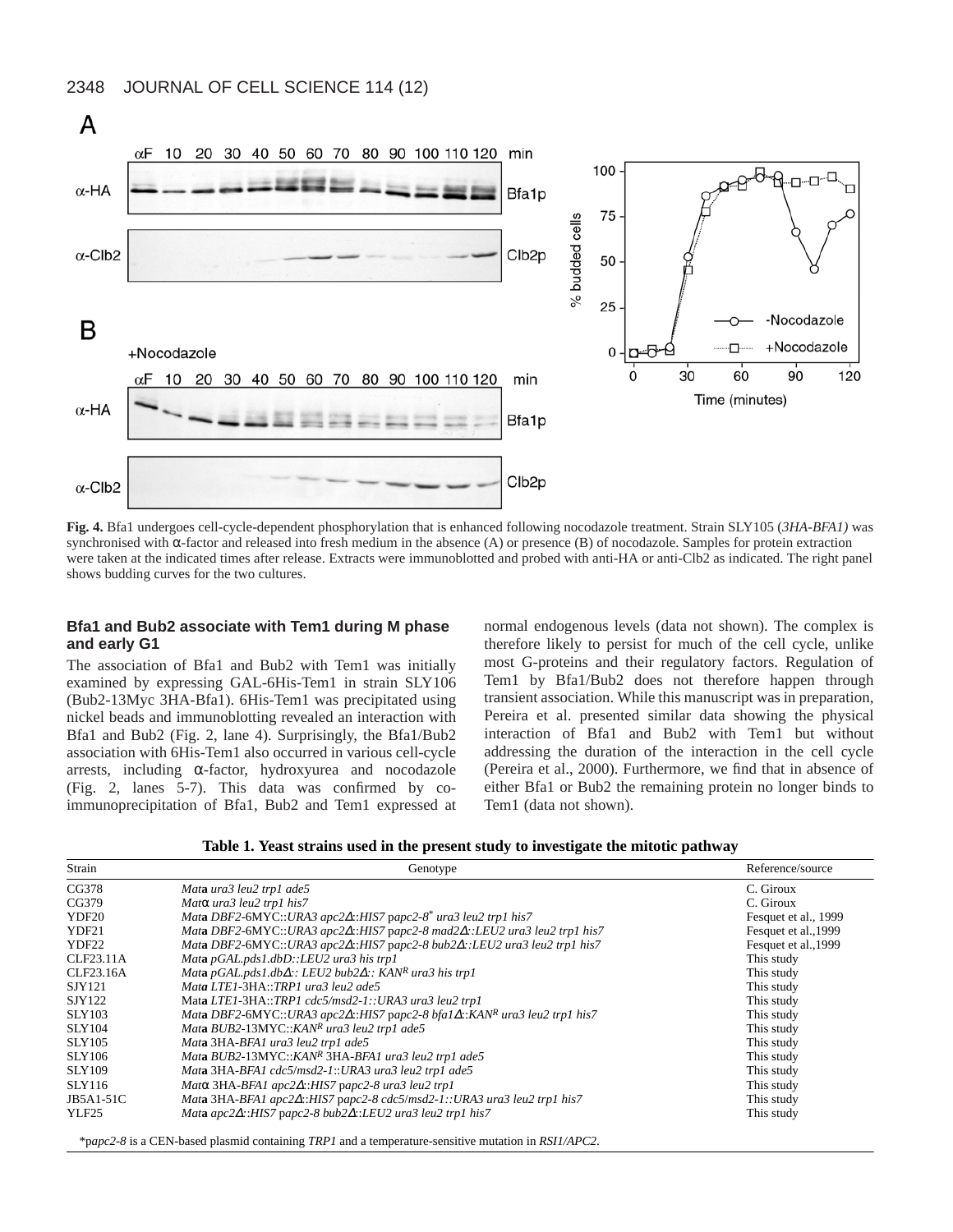## **Bfa1 and Lte1 are phosphorylated in a cell-cycledependent manner and in response to nocodazole**

Immunoblotting showed the stability of both Bub2 and Bfa1 to be constant in the cell cycle (data not shown). Bub2 was also not phosphorylated; however, Bfa1 is clearly a phosphoprotein (Fig. 3A,B). When the *BUB2* gene was deleted, all phosphorylation of Bfa1 was abolished (Fig. 3C). So the heterodimer may be the kinase substrate with the phosphorylations being confined to Bfa1. Alternatively, it was recently shown that Bfa1 localisation to the spindle pole body (SPB) requires Bub2 (Pereira et al., 2000) and this may



Fig. 5. Lte1 undergoes cell-cycle-dependent phosphorylation that is maintained following nocodazole treatment. Strain SJY121 (*LTE1- 3HA)* was synchronised with α-factor and released into fresh medium at 25°C in the absence (A) or presence (B) of nocodazole. Samples for protein extraction were taken at the indicated times after release. Immunoblots were analysed with anti-HA or anti-Clb2 as indicated. The lower panel shows budding curves for the two cultures.

account for the Bub2-dependence of Bfa1 phosphorylation. The relevant kinase may itself be located on the SPB.

No fewer than six separate Bfa1 phosphorylated species are evident (Fig. 3A, I-VI; see also Figs 4, 6, 7A). There are clear changes in the Bfa1 phosphorylation patterns observed in different cell-cycle arrests (Fig. 3A). The most striking is the almost complete loss of phosphorylation in the α-factor arrest, but there is also a marked change in the nocodazole-treated cells where the phosphorylated band IV is increased slightly (see also Figs 6A, 7A) and band VI is obviously accentuated. The phosphorylated state of Bfa1 therefore changes according to the physiological state of the cells. This was confirmed in a synchronous culture (Fig. 4A), where the Bfa1 phosphorylated species detected corresponded to the six observed in the midlog sample (Fig. 3A). These phosphorylations start at about 30- 40 minutes after bud emergence. However, the bulk phosphorylation becomes evident at 50 minutes coinciding with the appearance of the Clb2 mitotic cyclin near the beginning of mitosis. Much of the Bfa1 phosphorylation is then lost as Clb2 is degraded and it reappears in the next cell cycle.

In a synchronised culture treated with nocodazole, the same range of retarded species was observed (Fig. 4B; see also Fig. 3A), the most prominent differences being an increase in the phosphorylated species VI.

The cell-cycle-dependent phosphorylation of Bfa1 implies that the Bfa1/Bub2 GAP is a normal component of late mitotic control. Consistent with this, the proposed exchange factor for Tem1, Lte1, is also highly phosphorylated in the cell cycle with a similar timing to Bfa1 (Fig. 5A). Similar data regarding Lte1 phosphorylation was recently described by Bardin et al. (Bardin et al., 2000). However, in addition we investigated the phosphorylation profile of Lte1 after SAC activation. When nocodazole was added to half of our synchronous culture, the great majority of Lte1 shifted to the upper phosphorylated species but no additional phosphorylations were observed (Fig. 5B).

This cell-cycle-dependent phosphorylation of Bfa1 and Lte1 shows that they must have a physiological function every cell cycle starting in early mitosis. Treatment of cells with nocodazole, and hence activation of the SAC, protracts the phosphorylation and, presumably, their function. As we are principally interested in Bub2 control, we have concentrated on the regulation of Bub2/Bfa1 for the remainder of this work.

# **Cdc5 partly controls phosphorylation of Bfa1**

Identification of the protein kinases that control phosphorylation of Bfa1 is crucial to understanding regulation of Bub2/Bfa1. Of various mitotic kinases examined, including Mps1, Cdc15 and Dbf2, only the Polo-like kinase Cdc5 affected some of the phosphorylated forms of Bfa1. Transfer of strain SLY 109 (3HA-Bfa1 *cdc5 (msd2-1)*) to 37°C with and without nocodazole revealed significant changes in the Bfa1 phosphorylated species (Fig. 6A; see also Fig. 7A). The two phosphorylated bands IV and VI are slightly reduced in the 37°C cells without nocodazole. Both these bands are clearly accentuated following nococdazole treatment at 25°C and are significantly reduced in level at 37°C indicating that Cdc5 is required for Bfa1 phosphorylation in the presence of nocodazole. In synchronised cultures transferred to an environment at 37°C, bands I and II are absent and are not evident even on longer exposures, so these may also be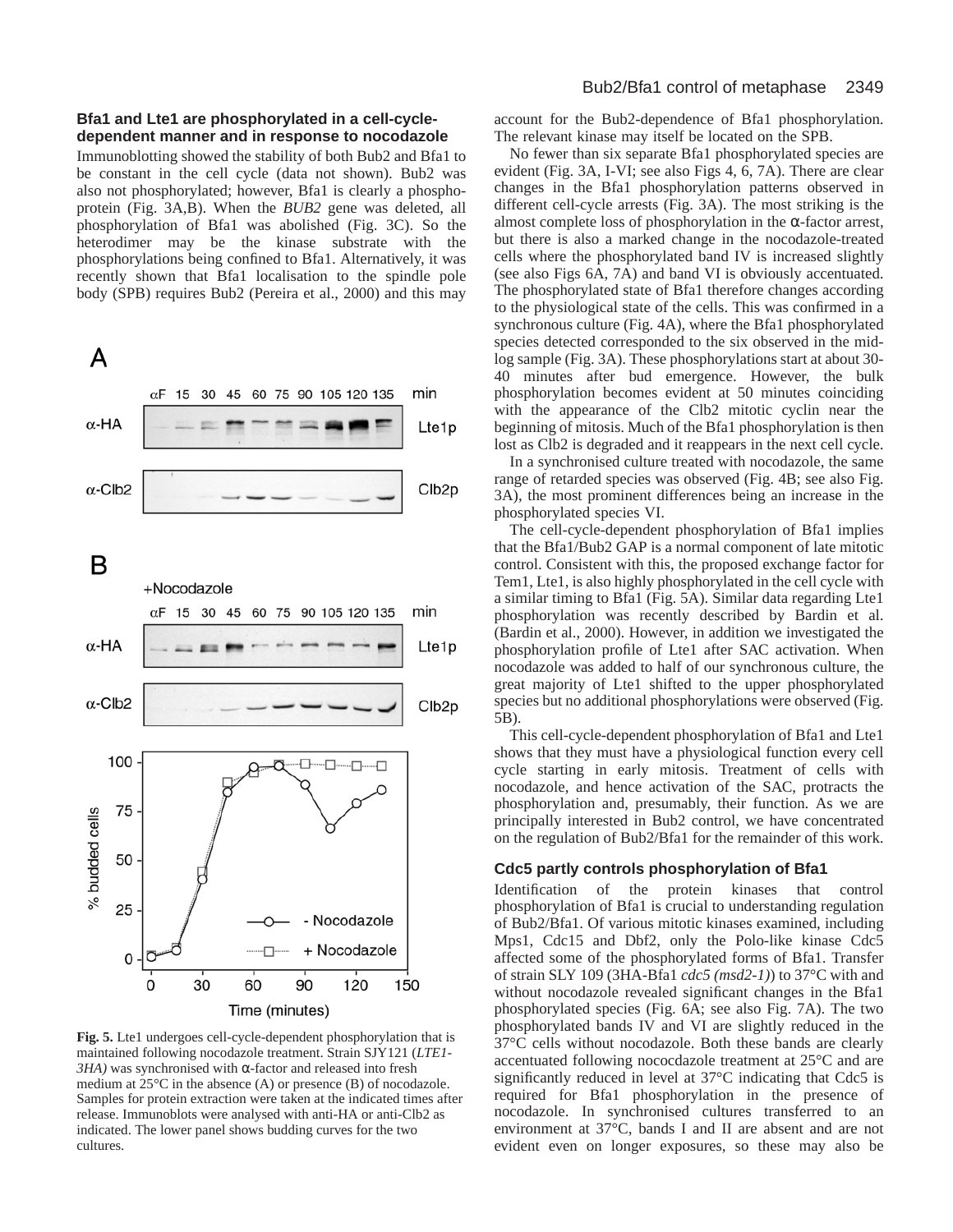

controlled by Cdc5. Bands IV and VI are essentially absent at 37°C (Fig. 6B). Cdc5 therefore clearly controls some of the Bfa1 phosphorylation events.

Interestingly, the hyper-phosphorylated species of Lte1 observed in metaphase-arrested wild-type cells (Fig. 6D, lane 4) are not detectable in nocodazole-treated *cdc5* cells grown at the semi-permissive temperature of 30°C (Fig. 6D, lane 2). It is therefore likely that Cdc5 also regulates the mitotic phosphorylation of Lte1.

Continued function of Cdc5 is necessary for the nocodazoleinduced changes in Bfa1 phosphorylation. A culture of strain SLY109 was treated with nocodazole for 3 hours and divided: one half was incubated further at 25°C, while the other half was placed at 37°C. At 25°C the expected enhancement of phosphorylated species IV and VI was observed (Fig. 6C). Significantly, in the cells held at 37°C these two Bfa1 phosphorylated bands progressively diminished in intensity. Thus, during nocodazole-induced metaphase arrest, Cdc5 function is necessary for the continued phosphorylation of Bfa1.

The cell-cycle-dependent phosphorylation of Bfa1 suggests



**Fig. 6.** Cdc5 controls Bfa1 and Lte1 phosphorylation. (A) Strain SLY109 (*3HA-BFA1 cdc5ts (msd2-1))* was grown to mid-log phase at 25 °C and sampled. Some of the remaining cells were transferred to 37°C and nocodazole was added to others with incubation at either 25°C or 37°C. Following protein extraction an immunoblot was prepared and probed with 12CA5. (B) Strain SLY109 was synchronised with  $\alpha$ -factor and released at either 25°C or 37°C. Samples were removed at the times indicated and an immunoblot prepared. The lower panel shows budding curves for the two cultures. (C) Mid-log cells of strain SLY109 were treated with nocodazole for 3 hours at 25°C. Incubation of one half of the culture was continued at this temperature, whereas the other half was transferred to 37°C. After sampling, an immunoblot was prepared from the cells. (D) Strains SJY121 and 122 were grown to mid-log phase at 25°C. The cultures were split and one half was incubated with nocodazole. Following 3 hours incubation at 30°C, cells were harvested and an immunoblot prepared from the extract. Note that longer exposure did not reveal further phosphorylations in lanes 1 and 2.

a trivial explanation for the above data. *cdc5* arrest may simply occur at a stage when Bfa1 is experiencing dephosphorylation. A number of experiments rule this out. First, nocodazole induces arrest in metaphase and the effect of *cdc5* was apparent in nocodazole-treated cells (Fig. 6A). Second, in the *cdc5* synchronised cells incubated at 37°C, species IV does not appear at all, rather than appearing and disappearing. Finally, Bfa1 phosphorylation was examined in cells of *cdc15* and *dbf2* mutants transferred to 37°C. These mutants arrest at about the same point in the cell cycle as *cdc5.* However, at 37°C they do not show any loss of specific Bfa1-phosphorylated bands as we observed with *cdc5.* Instead, the expected bands were detected, which is consistent with the *cdc5* effect being specific and these kinases not affecting Bfa1 phosphorylation (data not shown). Thus Cdc5 clearly controls some Bfa1 phosphorylations.

# **Bfa1 phosphorylation in an apc2-8-induced metaphase arrest resembles that in a nocodazoleinduced metaphase arrest**

The phosphorylation of Bfa1 and Lte1 in normal cycling cells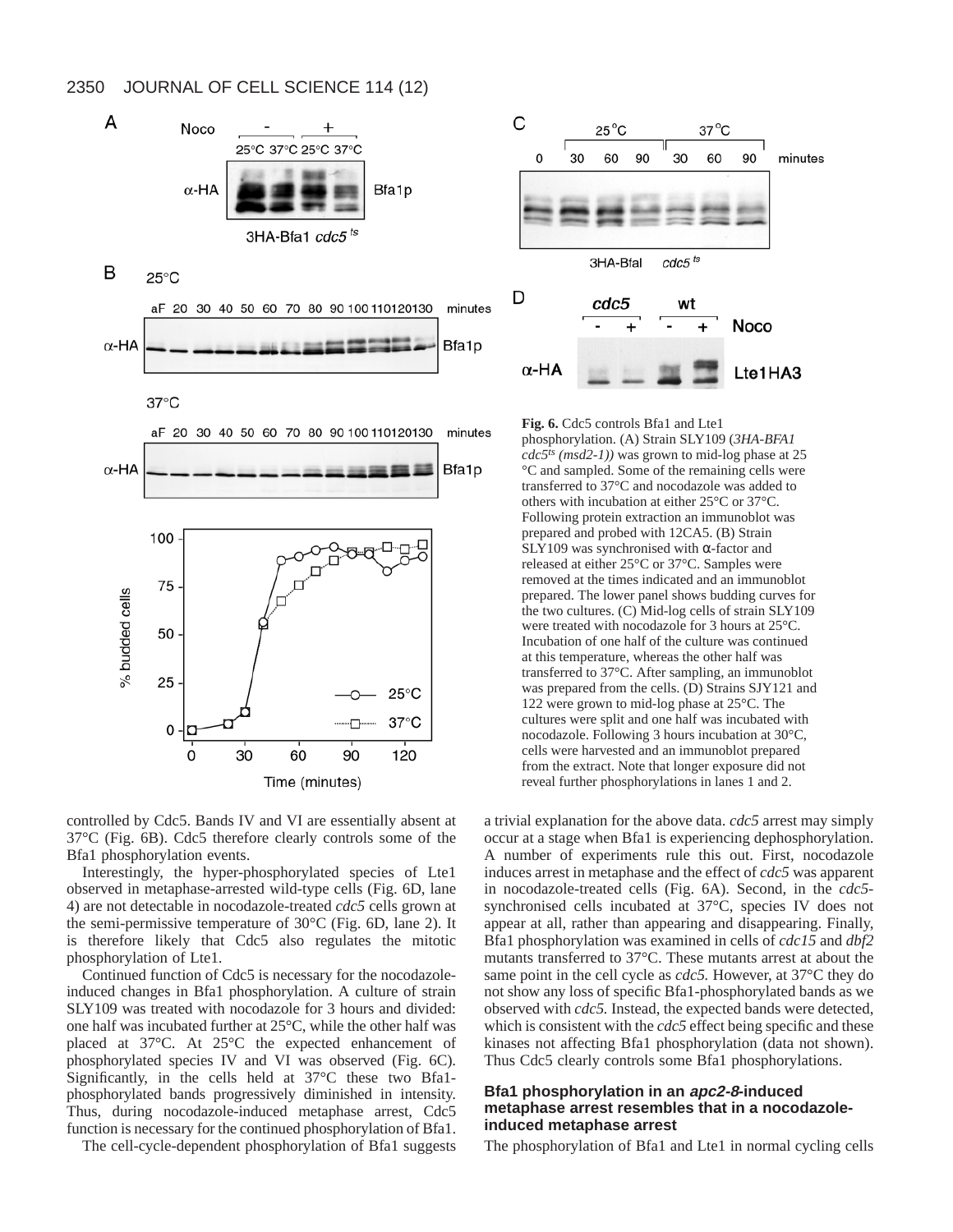

temperature shift or overexpression of indestructible Pds1. Mid-log cultures of the *apc2-8* strains were transferred to 37°C for 3 hours. For overexpression of indesructible Pds1, the strains were grown to mid-log phase in YEP sucrose, arrested with α-factor and released into fresh YEP sucrose and galactose added to 2% when all cells had budded. Once large-budded cells had accumulated, samples were removed for microscopy. Cells were stained with DAPI and rhodamine-phalloidin for actin distribution (Frenz et al., 2000). The cells shown above (B) are representative examples of the large-budded cells examined. (C, D) Bub2 restrains mitotic exit in *apc2-8*-arrested cells. Strains containing *TUB1.GFP* in an *apc2-8* or *apc2-8 bub2*<sup>∆</sup> background were grown to mid-log phase at 23°C, shifted to 37°C and sampled at 2 hour intervals. Rebudding was assessed microscopically following sonication (C) and the state of the spindles and SPBs examined by fluorescent microscopy (D).

shows that these proteins are physiologically active during every cell cycle rather than just in response to spindle damage. Moreover, there are similarities in the pattern of Bfa1 phosphorylation in the cell cycle and in nocodazole-induced metaphase arrest. This may therefore indicate a protraction of events operating in a normal cell cycle. If correct, metaphase arrest induced by means other than nocodazole treatment should induce similar changes in the pattern of Bfa1 phosphorylation. To examine this, an *apc2-8* strain was transferred to 37°C, which inactivates APC and causes a metaphase arrest like that due to nocodazole treatment.

Cultures of a wild type and strain SLY116 (*apc2-8* 3HA-Bfa1) were grown at 25°C and half were transferred to 37°C. The 25°C and 37°C cultures were further divided and nocodazole was then added to one of each pair of cultures. The wild type showed the expected Bfa1 phosphorylations at mid-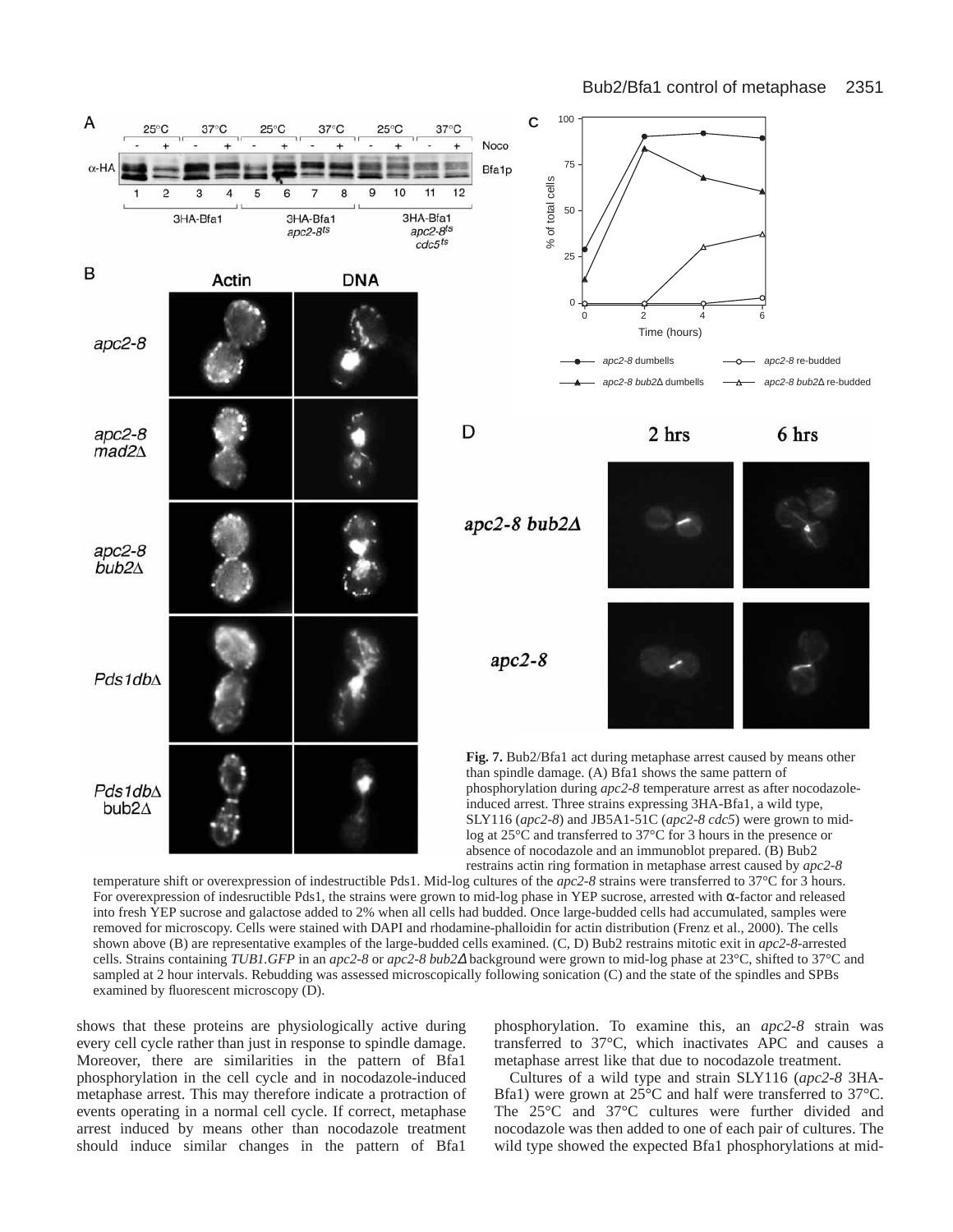log phase and after nocodazole treatment (Fig. 7A, lanes 1-4). With the *apc2-8* strain the significant result is the similar Bfa1 phosphorylations in the culture incubated at 37°C without nocodazole and those cultures incubated with the drug (compare lane 7 with lanes 2, 4 and 6). So the pattern of Bfa1 phosphorylation is the same whether cells are arrested in metaphase by activation of the SAC or by mutational inactivation of the APC.

Incubation of a *cdc5* mutant at 37°C affected Bfa1 phosphorylated bands IV and VI (Fig. 6). If the *apc2-8* arrest physiologically resembles nocodazole-induced arrest, *cdc5* should affect Bfa1 phosphorylation in a similar way. Strain JB5A1-51C (*apc2-8 cdc5* 3HA-Bfa1) was transferred to 37°C with or without nocodazole and phosphorylated species IV and VI were once again reduced in intensity (Fig. 7A, compare lanes 11 and 7, lanes 12 and 8). The pattern of Bfa1 phosphorylation during metaphase arrest is therefore not specific to nocodazole treatment. Hence Bub2/Bfa1 is part of an intrinsic mitotic control that operates during metaphase.

Bub2 and Bfa1 would be expected to have a negative effect on events controlled by Tem1, as we have demonstrated for Dbf2 kinase activity (Fesquet et al., 1999; Fig. 1A). If the *apc2- 8* arrest is physiologically equivalent to that induced by nocodazole, deletion of *BUB2* should similarly permit downstream cell-cycle events prevented by the protracted activation of the Bub2/Bfa1-dependent pathway. In the *apc2- 8*-induced metaphase arrest, a normal cortical distribution of actin patches occurred without formation of an actin ring at the bud neck (Fig. 7B, top panel). However, when *BUB2* was deleted from this strain, the actin ring was formed in metaphase during *apc2-8* incubation at 37°C. Deletion of *MAD2* from the *apc2-8* strain was without effect. This result was not simply due to secondary effects caused by mutational inactivation of APC. When metaphase arrest was achieved by over-expressing indestructible Pds1 (Cohen-Fix et al., 1996), the same result was obtained. That is, following Pds1∆db over-expression in a wild type, actin patches were cortical as expected for a metaphase arrest, whereas overexpression in a *bub2*<sup>∆</sup> strain resulted in the inappropriate formation of an actin ring (Fig. 7B, bottom two panels). Thus the Bub2-dependent pathway is activated during metaphase to inhibit downstream events. The formation of the actin ring, which is one of the initial events of cytokinesis, is probably a reflection of Tem1 control of cytokinesis through regulation of the MEN (Frenz et al., 2000).

To explore further the events controlled by Bub2, in a similar experiment we monitored the localisation of Dbf2-GFP in *apc2-8, apc2-8 bub2*<sup>∆</sup> and *apc2-8 mad2*<sup>∆</sup> strains. Dbf2 localised solely to the SPBs (data not shown) and no bud neck staining was evident (Frenz et al., 2000). Thus Bub2 does not control localisation of Dbf2 and, presumably, other MEN proteins. However, upon protracted incubation of cells at 37°C, the *apc2-8 bub2*<sup>∆</sup> strain showed some 40% rebudding (Fig. 7C). Moreover, SPB duplication was also observed in these cells (Fig. 7D). Because these events do not occur in the *apc2- 8* strain, deletion of *BUB2* must allow mitotic exit in a proportion of the *apc2-8 bub2*∆-arrested cells. Presumably, Cdc14 is released leading to Cdc28 inactivation by Sic1 (Shou et al., 1999). However, Cdc14 release is transient and we were unable to observe this. Of particular interest is the absence of cytokinesis in the rebudded cells. Although Bub2 controls some aspects of cytokinesis, such as actin ring formation,



**Fig. 8.** Metaphase arrest activates Bfa1/Bub2 to inhibit Tem1 and shut down the MEN. (A) Metaphase arrest induced by SAC activation or the *apc2-8* mutation leads to a presumed activating phosphorylation of Bfa1. This Bfa1 phosphorylation, together with phosphorylation of Lte1, inactivate Tem1 to block activation of the MEN (including Dbf2) and cytokinesis (Frenz et al., 2000). (B) Bub2/Bfa1 control of Tem1 is rate limiting in metaphase to block MEN activation. Lte1 positive control of Tem1 occurs in anaphase and promotes mitotic exit.

additional controls are clearly necessary for later events, including relocalisation of MEN proteins such as Dbf2.

## **DISCUSSION**

Our data support the notion that Bfa1 is a regulatory subunit for Bub2. The two proteins physically interact but Bfa1 alone shows cell-cycle-dependent phosphorylations. Because Bub2 has sequence homology to GAP proteins, Bfa1 presumably modulates this GAP activity. Consistent with Bfa1/Bub2 regulating Tem1 to block MEN function, both proteins physically associate with it, presumably leading to inactivation of Tem1 as appropriate. This interpretation is entirely consistent with the comparable system in fission yeast. The Bfa1/Bub2 homologues Byr4 and Cdc16 are known to form a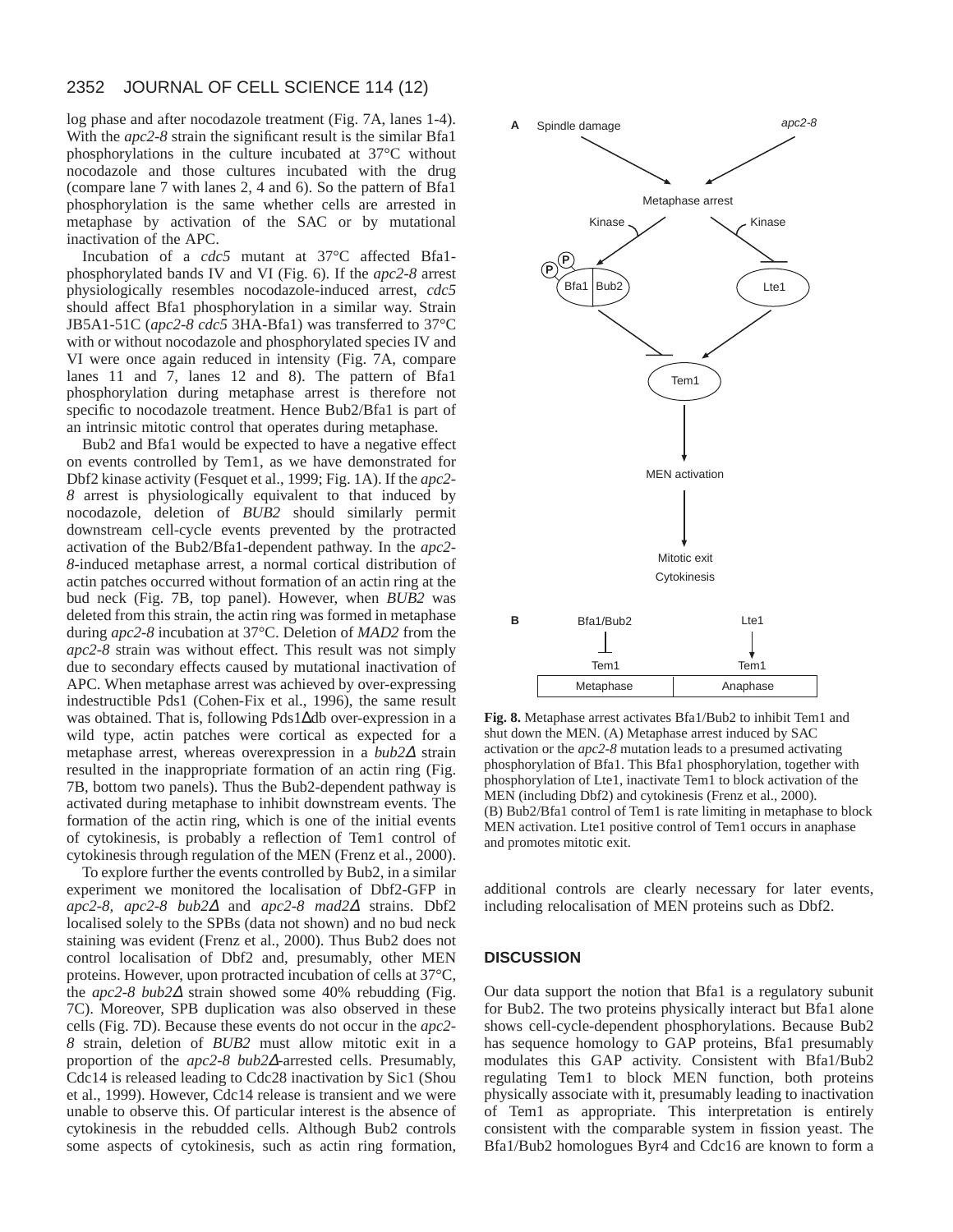two-component GAP (Furge et al., 1998). Cdc16 contains GAP homology and, like Bfa1, Byr4 shows electrophoretic mobility shifts, although it was not shown to be a phosphoprotein (Song et al., 1996). Moreover, Cdc16 and Byr4 also interact directly with the G-protein Spg1 (Gardner and Burke, 2000; Jwa et al., 1998; Song et al., 2000). Finally, Spg1 is a key regulator of the septum initiation network, which is analogous to the MEN (see Introduction).

A GAP activity, of course, acts negatively and we find that deletion of Bub2 or Bfa1 alone is sufficient to allow downstream events during metaphase arrest: Dbf2 kinase activation (Fig. 1A; Fesquet et al., 1999), actin ring formation and ultimately mitotic exit. Regarding actin ring formation, in *apc2-8*- induced metaphase arrest actin patches are cortical but in an *apc2-8 bub2*<sup>∆</sup> double mutant, the absence of active Bfa1/Bub2 permits actin ring formation at the bud neck. This was not an aberration due to mutational inactivation of APC as the same effect was observed in cells over-expressing an indestructible Pds1. This is a particularly striking observation as actin ring formation is one of the initial steps in cytokinesis. Its occurrence during metaphase arrest in *bub2*<sup>∆</sup> cells shows clearly that Bub2 is a regulator of cytokinesis. Interestingly, in *apc2-8 bub2*∆-arrested cells Dbf2 does not relocate from the SPBs to the bud neck and in those cells in which mitotic exit (rebudding) occurs, cytokinesis is not completed. Hence, additional controls are required for the later steps of cytokinesis.

A critical question with regard to Bfa1/Bub2, and Lte1, is how their activation is regulated. Control of Bfa1/Bub2 does not occur through their transient association with one another or with Tem1. The interaction with Tem1 is long-lived and appears to persist at least for much of mitosis and into G1 ( $\alpha$ factor arrest). This is unusual for a GAP activity that normally binds only briefly to its substrate. At present, the only significant regulatory feature detected for Bfa1/Bub2 and Lte1 is phosphorylation. To characterise this fully requires mapping the individual sites and assessing their relevance in an in vitro GTPase assay for Tem1, which is clearly beyond the scope of this study.

The simplest interpretation of the Bfa1 phosphorylation is that it is important for activation of the GAP activity and hence inactivation of Tem1 (Fig. 8A). In a normal cell cycle this would tend to inactivate Tem1 for much of mitosis presumably to inhibit mitotic exit and cytokinesis. Then at the appropriate time, Tem1 would be activated at least partly by dephosphorylation of Bfa1. By contrast, Lte1 phosphorylation would be inactivating and its dephosphorylation late in mitosis would stimulate the exchange factor contributing further to the rapid activation of Tem1 in anaphase.

During metaphase arrest caused by either nocodazole treatment or *apc2-8* arrest at 37°C, the same Bfa1 phosphorylated species are apparent as seen in the cell cycle. However, there are changes in the ratio of various species and, importantly, these are the same in both types of arrest. The Bfa1 phosphorylation changes are therefore not specific to SAC activation but may occur in any metaphase arrest. Most likely, metaphase arrests simply protract the normal physiological role of Bfa1/Bub2 in order to shut down Tem1 and block cytokinesis.

The phosphorylation of Bfa1 and Lte1 suggests that there may be intracellular signalling pathways impinging upon these Tem1 regulatory proteins (Fig. 8A). The only protein kinase we detected with any effect on the pattern of Bfa1 phosphorylation is Cdc5. Incubation of a *cdc5* temperaturesensitive mutant at 37°C resulted in changes to the pattern of Bfa1 phosphorylation. Continued Cdc5 activity is also necessary for maintaining the nocodazole-induced Bfa1 phosphorylation changes. However, whether Cdc5 directly phosphorylates Bfa1 in vivo is not yet clear. In in vitro kinase assays, full length Bfa1 was a poor substrate for Cdc5, although an N-terminal fragment of the protein was a particularly good substrate (data not shown). In addition, we found Lte1 phosphorylation to be under Cdc5 control. Unfortunately Cdc5 phosphorylation sites have not been characterised. Further work is therefore clearly necessary, once again entailing definition of Bfa1 and Lte1 phosphorylation sites, to establish whether they are direct Cdc5 substrates. Interestingly, Plo1, the fission yeast homologue of Cdc5, has recently been shown to act upstream of the septation initiation network, which is analogous to the MEN (Tanaka et al., 2001).

One final implication of our data concerns the intracellular localisation of Tem1. In metaphase arrested cells deletion of Bub2 or Bfa1 is sufficient to allow downstream events to occur (see above). In such cells Tem1 is located on SPBs (Pereira et al., 2000; S.J., unpublished), which in metaphase mostly lie in the mother cell. Thus Bfa1/Bub2 are clearly the rate-limiting controls operating on Tem1 to prevent mitotic exit and cytokinesis in metaphase. This conclusion is also implicit in the data of Bardin et al. (2000) who showed that Bub2 prevents mitotic exit when nuclear division takes place in the mother cell. In metaphase, Lte1 is confined to the daughter cell (Bardin et al., 2000; Pereira et al., 2000) so upon movement of one SPB into the daughter, Tem1 encounters Lte1 for the first time, which presumably triggers Tem1 activation. Formally, Bfa1/Bub2 are therefore negative regulators of Tem1 in metaphase and prevent downstream events (Fig. 8B). By contrast, Lte1 may be a positive activator of Tem1 functioning in anaphase to promote mitotic exit. Hence, for much of mitosis, Bfa1/Bub2 and Lte1 impose their control in different mitotic phases and are temporally distinct. When Tem1 enters the daughter, the balance between Lte1 and Bub2 control of Tem1 must shift in favour of Lte1 as part of the commitment to mitotic exit. In agreement with these antagonistic effects on Tem1 activity, we find that deletion of Bfa1 or Bub2 is sufficient to rescue the cold-sensitivity of *lte1*<sup>∆</sup> mutants (data not shown), consistent with the model in Fig. 8.

We are grateful to Eliot Randle and Duncan Clarke for kindly providing reagents. S.J. was supported by a fellowship from the Danish Medical Research Council.

# **REFERENCES**

- **Alexandru, G., Zachariae, W., Schleiffer, A. and Nasmyth, K.** (1999). Sister chromatid separation and chromosome re-duplication are regulated by different mechanisms in response to spindle damage. *EMBO J*. **18,** 2707- 2721.
- **Amon, A**. (1999). The spindle checkpoint. *Curr. Opin. Gen.. Dev.* **9,** 69-75.
- **Bardin, A. J., Visintin, R. and Amon, A**. (2000). A mechanism for coupling exit from mitosis to partitioning of the nucleus. *Cell* **102,** 21-31.
- **Charles, J. F., Jaspersen, S. L., Tinker-Kulberg, R. L., Hwang, L., Szidon, A. and Morgan, D. O.** (1998). The *polo*-related kinase Cdc5 activates and is destroyed by the mitotic cyclin destruction machinery in *S. cerevisiae*. *Curr. Biol*. **8***,* 497-507.